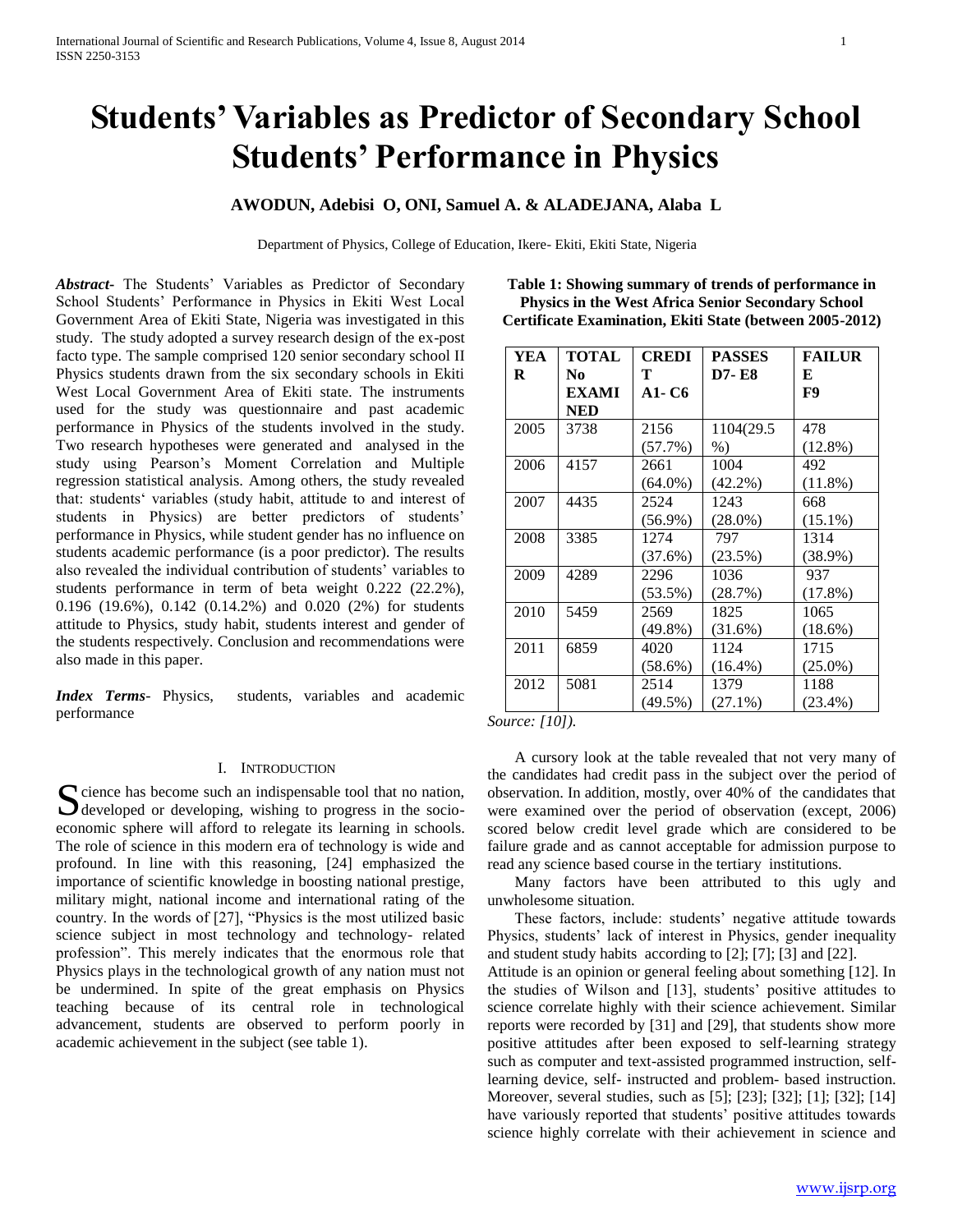students' attitude towards Chemistry have significant direct effect on students' achievement. [4] in his study affirms that improved students' attitude in Physics will enhance students' performance in the subject.

 Interest is a feeling of curiosity or concern about something that makes attention turn towards it [12]. Research has shown that students will study and learn Physics better and, moreover, choose Physics as a course in upper secondary school if they are interested in it [17].

 In the same way, modern research on interest [15] has also shown that interest-based motivation to learn has positive effects both on studying processes and on the quality and quantity of learning outcomes.

 [26] in their study on science and technology education in democratic government for sustainable national development, assert that unimpressive response to science and technical education is particularly evident in students' poor performance in science subjects at secondary school level. Similarly, [8] observed lack of interest in Physics by students due to preconceived idea that Physics is a difficult subject, and this has affected the enrolment and performance of students in Physics.

Researchers have identified a number of factors that may have impact on students' interest in specific subjects. For example, in a study on structural and dynamic aspects of interest development, [18] identified a significant decline in interest in Physics, Chemistry and Mathematics as students' progress through secondary school. He also noted that this decline is especially pronounced for girls. Similarly, according to [34], research into students' attitude and interest in Physics originates from the 1960s and 1970s, basic questions are still open: how to make students' attitude towards Physics more favourable and how to increase their interest in the subject. Interest has many implications for studying and learning.

 It is particularly noteworthy that a variety of research also found significant gender differences in attitude towards, and interest in science, with girls losing interest faster than boys in secondary school ( [14]; [30]; and [11). Also, [20] indicate that these gender differences were most likely to be connected with a number of variables related to classroom experiences, including pedagogical variables. [28] in their study to determine the factors which predict performance in secondary school Physics asserts that sex is a very good predictor of performance in Physics at secondary school level. Similarly, the findings of [6] reveals significant in the aspect of gender difference in favour of boys in Physics achievement. Also, [25] observed that there is gender inequality in science, technology and mathematics.

 Conversely, [16], [21] and [9] in their separate studies on comparative analysis of SSCE and NECO results in Ohaukwu local government area of Ebonyin State, gender differences in learning outcomes background and differences in gender gap comparisons across racial/ethnic groups in education and work respectively reported that there is no significant effect of gender on achievement of Physics.

# II. RESEARCH HYPOTHESES

 The following research hypotheses were formulated and tested at  $p < 0.05$ :

 HO1. There is no significant relationship between student variables and student academic performance in Physics.

 $HO<sub>2</sub>$ : There is no significant relationship between the contributions of student variables to the academic performance of secondary school student in Physics.

#### III. METHODOLOGY

 The study was a descriptive survey of *ex-post facto* research design which was questionnaire based. The target population for this study comprised of all senior secondary class II (SS 2) Physics students in all the public secondary schools in Ekiti West Local Government Area of Ekiti State, Nigeria. Stratified random sampling technique was used to select twenty (20) students each from each of the six (6) selected secondary schools from Ekiti West Local Government Area of Ekiti State. A total of one hundred and twenty (120) students were used as samples for the study, these comprise of seventy nine (79) male and forty one (41) female. The instrument used for this study was questionnaire. The questionnaire is designed to elicit information students' attitude towards Physics, Interest in Physics, Students' study habits and Students' gender. The researchers made personal contact with all the selected schools and collected the photocopy copy of the previous results in Physics of the students involved in the study.

 With the permission of the authorities of the schools used for the study, the questionnaires were administered on the affected senior secondary class 2 Physics students. The questionnaire copies were then collected and each of them was scored accordingly and the data collected were later analysed using Pearson's Product Moment Correlation and Multiple regression statistical analysis at 0.05 level of significance.

# IV. RESULT AND DISCUSSION

#### **Hypothesis 1**

 There is no significant relationship between student variables and student academic performance in Physics.

**Table 2: Correlation matrix of student variables and student academic performance in Physics**

|                    | Gender  | Physics                                             | Physics         | Study   | Student     |
|--------------------|---------|-----------------------------------------------------|-----------------|---------|-------------|
|                    |         | Attitudinal                                         | <b>Interest</b> | Habit   | Academic    |
|                    |         | Scale                                               | Scale           |         | Performance |
| Gender             | 1.000   |                                                     |                 |         |             |
| Physics            | .029    | 1.000                                               |                 |         |             |
| Attitudinal        |         |                                                     |                 |         |             |
| Scale              |         |                                                     |                 |         |             |
| Physics            | $-.055$ | $.320*$                                             | 1.000           |         |             |
| Interest           |         |                                                     |                 |         |             |
| Scale              |         |                                                     |                 |         |             |
| <b>Study Habit</b> | .017    | .055                                                | $.521*$         | 1.000   |             |
| <b>Student</b>     | .060    | $.482*$                                             | $.411*$         | $.623*$ | 1.000       |
| Academic           |         |                                                     |                 |         |             |
| Performance        |         |                                                     |                 |         |             |
|                    | . .     | $\sim$ $\sim$ $\sim$ $\sim$<br>$\sim$ $\sim$ $\sim$ | $\sim$          |         |             |

\* correlation is significant at the 0.05 level (2 – tailed)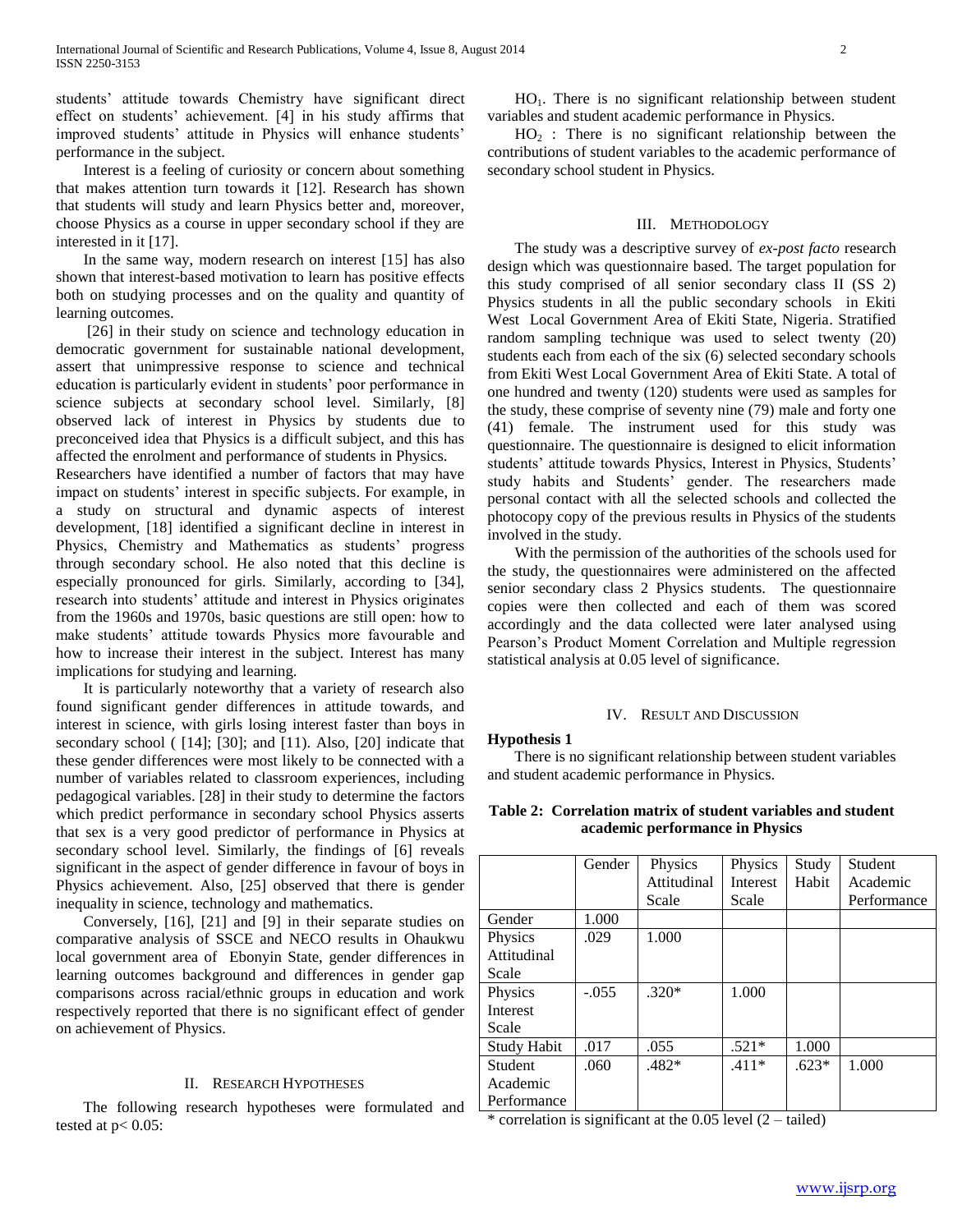The result from table 2 shows that r-cal between the students study habit and their academic performance in Physics is significant (i.e. r-cal =  $.623$  > r-table =0.195). Also, student attitude towards Physics and their academic performance in Physics is also significant (i.e. r-cal = .482 > r-table = 0.193). Similarly, It also shows that r-cal between student interest in Physics and Students performance in Physics is significant (i.e. r $cal = .411$  > r-table = 0.193). Moreover, student study habit and their interest in Physics are significant (i.e. r-cal = .521  $>$  r-table  $= 0.193$ ). It also shows that r-cal between student interest in Physics and Students attitude towards Physics is significant (i.e. r-cal =  $.320 > r$ -table = 0.193). The result further revealed that rcal between student gender and Students performance in Physics is not significant (i.e.  $r$ -cal = .060 <  $r$ -table = 0.193).

 In summary, student study habit shows the highest relationship with student academic performance in Physics with r-cal =  $0.623$ , followed and interest in Physics with r-cal = .521, followed by students' attitude and their academic performance in Physics with r-cal  $= .482$ , followed by student interest and their performance in Physics with r-cal  $= .411$  while the correlation between students' interest in Physics and attitude towards Physics has the least value of  $r$ -cal = .320. The result shows no correlation between students' gender and Students performance in Physics.

#### **Hypothesis 2**

 There is no significant relationship between the contributions of student variables to the academic performance of secondary school student in Physics.

 In order to test the hypothesis, scores on all the identified predictors (students' variables) of academic performance constitute the independent variables while students' academic performance represents the dependent variable. These set of scores were subjected to statistical analysis using multiple regression analysis at 0.05 level of significance.

The regression model is specified as follows:  $Y = f(x)$  $Y = b_0 + b_1X_1 + b_2X_2 + b_3X_3 + b_4X_4 + U_i$ Where  $X_1$  = student study habit  $X_2$  = Physics interest Scale

 $X_3$  = Physics Attitude Scale

 $b_i$  = slope

 $U_i$  = stochastic error term.

Regression result is presented in table 3 below

# **Table 3: Multiple regressions of the student variables and academic performance of secondary school students' in Physics**

| <b>Model</b> | B       | <b>Std</b>   | <b>Beta</b> |       | <b>Sig</b> | <b>Remark</b> |
|--------------|---------|--------------|-------------|-------|------------|---------------|
|              |         | <b>Error</b> |             |       | т          |               |
| Constant     | 219.846 | 21.222       |             | 8.746 | .000       | Sig           |
| Gender       | 8.122   | 2.047        | .020        | .221  | .473       | Not Sig       |
| Student      | .120    | .174         | .222        | .690  | .490       | Sig           |
| Attitude     |         |              |             |       |            |               |
| Scale        |         |              |             |       |            |               |
| Physics      | .037    | .048         | .142        | .459  | .076       | Sig           |

| Interest |      |      |      |       |            |  |
|----------|------|------|------|-------|------------|--|
| Scale    |      |      |      |       |            |  |
| Study    | .103 | .054 | .196 | 1.918 | $.056$ Sig |  |
| Habit    |      |      |      |       |            |  |

Dependent Variable: student academic performance.

Multiple  $R = 0.901$ Multiple  $R^2 = .812$ Adjusted  $R^2 = .812$  $F = 94.723$ 

 $Sig. F = .000$ 

 The result from table 3 shows that the students' attitude is the single best predictor of student academic performance in Physics with beta weight 0.222 (22.2%). Student study habit is the second best predictor of student academic performance in Physics with beta weight 0.196 (19.6%). This is followed by students' interest in Physics and students' gender with beta weight 0.142 (14.6%) and 0.020 (2%) respectively.

 The composite relationship between predictors (students' variables) and academic performance is very high, positive and statistically significant at  $0.05$  level (R=0.901, P<0.05). The coefficient of determinant  $(R^2)$  is 0.812. This implies that about 81% variation in the students' academic performance is jointly explained by variation in the predictor variables. The remaining 19% unexplained variation is largely due to variation in other variable which are not in line with the regression model but otherwise constitute the stochastic error term.

 Testing the effect of individual predictor variable on students' academic performance, the result shows that students' study habit ( $t=1.918$ ,  $P<0.05$ ), students' attitude ( $t=0.690$ , P<0.05) and students' interest in Physics  $($  t= .459) were statistically significant at 95% confidence level in each case. However, the impact of Student gender ( $t = .221$ , P $> 0.05$ ) are not statistically significant at 0.05 level.

The regression model is statistically significant in terms of overall goodness of fit ( $F = 94.723$ ,  $P < 0.05$ ).

#### V. DISCUSSION

 The results of the study were discussed based on the two research questions:

 The result from table 2 shows significant difference in the student attitude towards Physics and their academic performance in Physics significant (i.e. r-cal = .482 > r-table = 0.193). This shows that positive attitude towards Physics is a good predictor academic performance in Physics. This results agrees with the findings of [13] and [4] that students' positive attitudes to science correlate highly with their science achievement and that improved students' attitude in Physics will enhance students' performance in the subject.

 Similarly, It also shows that r-cal between student interest in Physics and Students performance in Physics is significant (i.e. rcal = .411 > r-table = 0.193). That is, the result is significant. This results agrees with the findings of [15] that interest-based motivation to learn has positive effects both on studying processes and on the quality and quantity of learning outcomes. Moreover, the result that r-cal between student gender and Students performance in Physics is not significant (i.e.  $r$ -cal  $=$ 

 $X_4$  = gender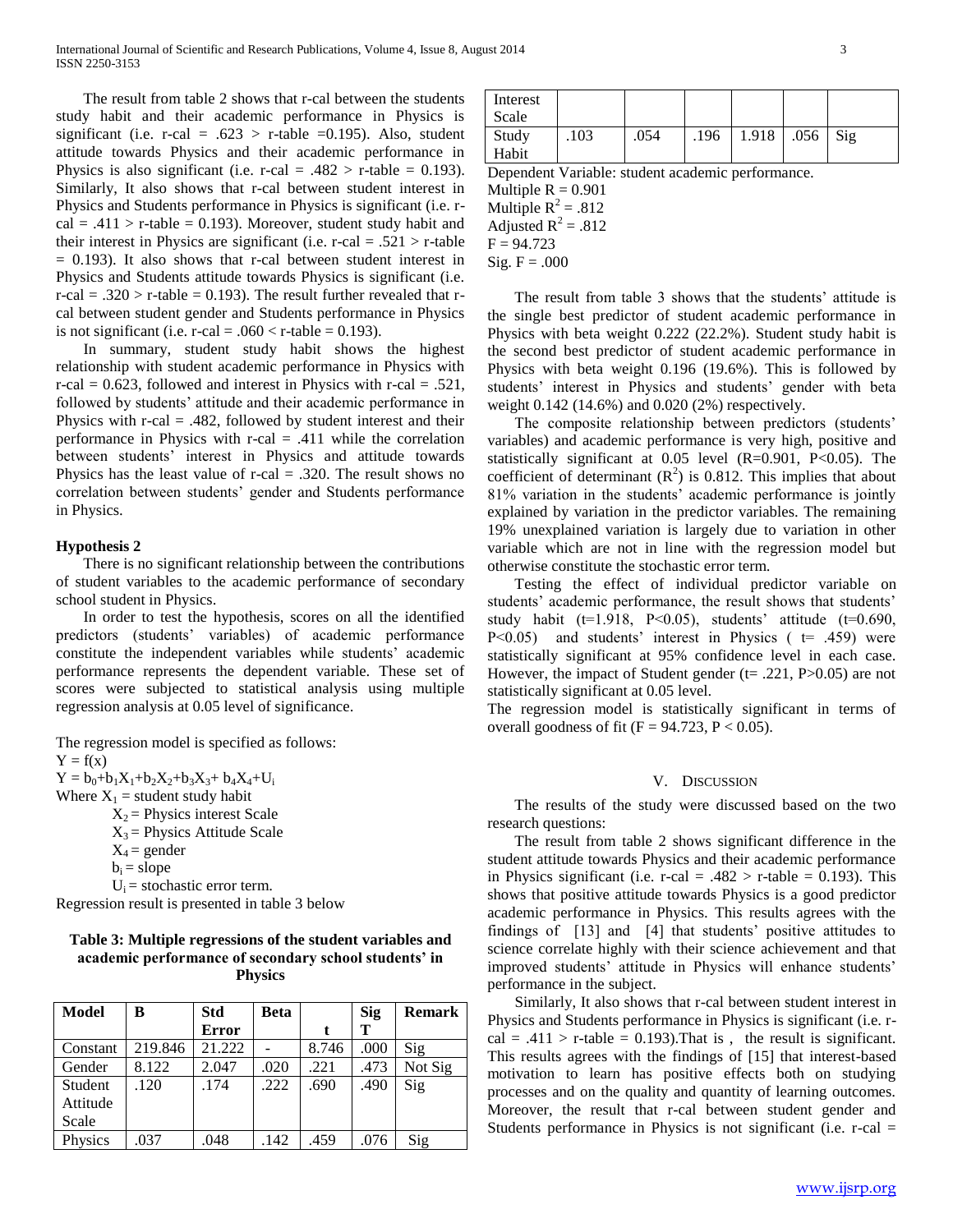$.060 < r$ -table = 0.193) agrees with the findings of [16], [21] and [9] in their separate studies reported that there is no significant effect of gender on achievement of Physics.

 The result from table 3 shows that the students' attitude is the single best predictor of student academic performance in Physics with beta weight 0.222 (22.2%). This results agrees with the findings of [13] and [4] that students' positive attitudes to science correlate highly with their science achievement and that improved students' attitude in Physics will enhance students' performance in the subject. This is followed by students' interest in Physics and students' gender with beta weight 0.142 (14.6%) and 0.020 (2%) respectively.

 The composite relationship between predictors (students' variables) and academic performance is very high, positive and statistically significant at 0.05 level (R=0.901, P<0.05). The coefficient of determinant  $(R^2)$  is 0.812. This implies that about 81% variation in the students' academic performance is jointly explained by variation in the predictor variables. The remaining 19% unexplained variation is largely due to variation in other variable which are not in line with the regression model but otherwise constitute the stochastic error term.

#### VI. CONCLUSION

 As a result of the findings of this study, it is concluded that students' variables (students' attitude towards Physics, Students' interest in Physics and study habit) were significantly important to students' academic performance in Physics. This simply implies that performance of student in Physics strongly depend on students' attitude towards Physics, Students' interest in Physics and study habit.

#### VII. RECOMMENDATIONS

 Based on the findings of this study, it was recommended that:

 Students of Physics must cultivate right attitude towards the learning of the subjects. They should have the mind that Physics is fascinating; view it as something around them every day and not as an abstract subject.

It is also recommended that students of Physics must cultivate good study habit and good interest in the subject. They should learn how to go over what they were being taught for that day in Physics at night and make consultation to other text to widen their knowledge on the topic.

#### **REFERENCES**

- [1] I. Ajzen, and M. Fishbein,. Attitudes and the attitude-behaviour relation reasoned and automatic processes. European Review of Social Psychology, 2000, 11, 1-33.
- [2] A.O. Akanbi, Trend in physics education in secondary school in Kwara State. Lafiagi Journal of Science Education, 2003, 5(1&2), 69-75.
- [3] B.M. Akinola, Causes of mass failure in senior secondary school Chemistry in Ijebu East Local Government Area of Ogun State.Oro Science Education Journal, 2006, 4(5&6), 19.
- [4] O.A. Akinyemi, Enhancing students' attitude towards Nigerian Senior Secondary School Physics through the use of cooperative, competitive and individualistic learning strategies. Australian Journal of Teacher Education, 2009, .34(1).
- [5] E.A. Alao, A scale for measuring secondary school students' attitude towards Physics. Journal of Science Teachers Association of Nigeria, 1990, 26(2), 75-79.
- [6] A.O Ariyo, School and Students Factors as Determinants of Students' Achievement in Physics at the Secondary School Level in Oyo State, Nigeria. Ph D. Thesis. University of Ibadan, Nigeria. 2006.
- [7] O.A. Asikhia, Students' and teachers' perception of the causes of poor academic performance in Ogun State Secondary Schools (Nigeria): Implications for Counseling for National Development. European Journal of Social Sciences, 2010, 13(2), 229.
- [8] L. Bamidele, Students' poor performance in Physics. A bane to our Nation's Technological Development. Nigerian Journal of Science Education and Practice, 2004, 2(1),174
- [9] R. Coley, Differences in the gender gap comparisons across racial/ /ethnic groups in Education and work. Policy Information Report, Educational Testing Service, Princeton, NJ. Retrieved from http://www.ets.org/media/Research/pdf/PICGENDER.pdf. 2010.
- [10] Ekiti State Ministry of Education, Science and Technology (2013). Summary of WAEC results in Physics in Ekiti State between 2005- 2012.
- [11] D. Elster, Students interests- The German and Austrian ROSE Survey. Journal of Biological Education, 42(1), 5-11. Retrieved from http://dx.doi.org/10./080/00219266.2007.9656100. 2007.
- [12] Encarta Dictionary. A Bloomsbury Reference Book created from Bloomsbury of World English. 2004.
- [13] C. Festus and O.A. Ekpete Improving students' performance and attitude toward chemistry through Problem-Based-Solving Techniques (PBST). International Journal of Academic Research in Progressive Education and Development, 2012, 1(1).
- [14] S. Gonen and B. Basaran, The new method of Problem-Solving in Physics Education by using Scorn-Compliant content package. Turkish online Journal of Distance Education- TOJDE, 2008, .9(3), 112-120.
- [15] S. Hidi, A. Renninger and A. Krapp, Interest, a motivational variable that combines affective and cognitive functioning. In D.Y. Dai and R.J. Sternberg (Eds.), Motivation, Emotion, and Cognition. Malawah, NJ: Lawrence Erlbaum. 2004.
- [16] G. Igboke, Comparative Analysis of SSCE and NECO Results in Ohaukwu Local Government Area of Ebonyin State. Unpublished Ph D thesis, Enugu State University of Science and Technology (ESUT). 2004.
- [17] Jari Lavonen, Reijo Byman, Kalle Juuti, Veijo Meisalo and Anna Auito. Pupil Interest in Physics: A survey in Finland. Online. Retrieved on 15/2/2013. 2012.
- [18] A. Krapp, Structural and dynamic aspects of interest development: theoretical considerations from an autogenetic perspective. Learning and Instruction. 2002, 12, 383-409.
- [19] A. Krapp, Interest and human developmental educational-psychological perspective. British Journal of Educational Psychology. Monograph Series. 11(2), Development and Motivation: Joint perspective, 2003, 57-84.
- [20] M. Logan and K. Skamp, Engaging Children in Science across the Primarysecondary interface: Listening to the students' voice. Research in Science Education, 2008, 38, 501-527. Retrieved from http:// dx.doi.org/10.1007/sIII 65-007-9063-8.
- [21] X Ma, Gender differences in learning outcomes background. Paper prepared for the Education for All Global Monitoring Report Retrieved from 2008/ED/EFA/MRT/PI/80,http://unesdoc.org/images/0015/001555 /155593e.pdf. 2007.
- [22] Macmillan, Mafulul Josiah. School location versus academic Achievement in Physics: Does Computer-Assisted Instruction (CAI) Has Any Effect? Journal of Educational and Social Research, 2012, 2(8).
- [23] W. Ogunleye, Strategies for teaching Physics for learning gain in the Senior Secondary School: A guide to teachers. Journal of Science Teachers Association of Nigeria, 1993, 28(1&2), 151-156.
- [24] B.O Ogunleye and O. Adepoju Fasakin, Everyday phenomenon in Physics Education: Impact on male and female students' Achievement, Attitude and practical skills in urban and peri-urban settings in Nigeria. Pakistan Journal of Social sciences. 2011, 8(6), 316-324.
- [25] B.O Ogunleye and V.F.T. Babajide, Commitment to Science and Gender as Determinants of Students Achievement and Practical Skills in Physics. JSTAN Journal. Online . 2011. Retrieved 11/07/2012.